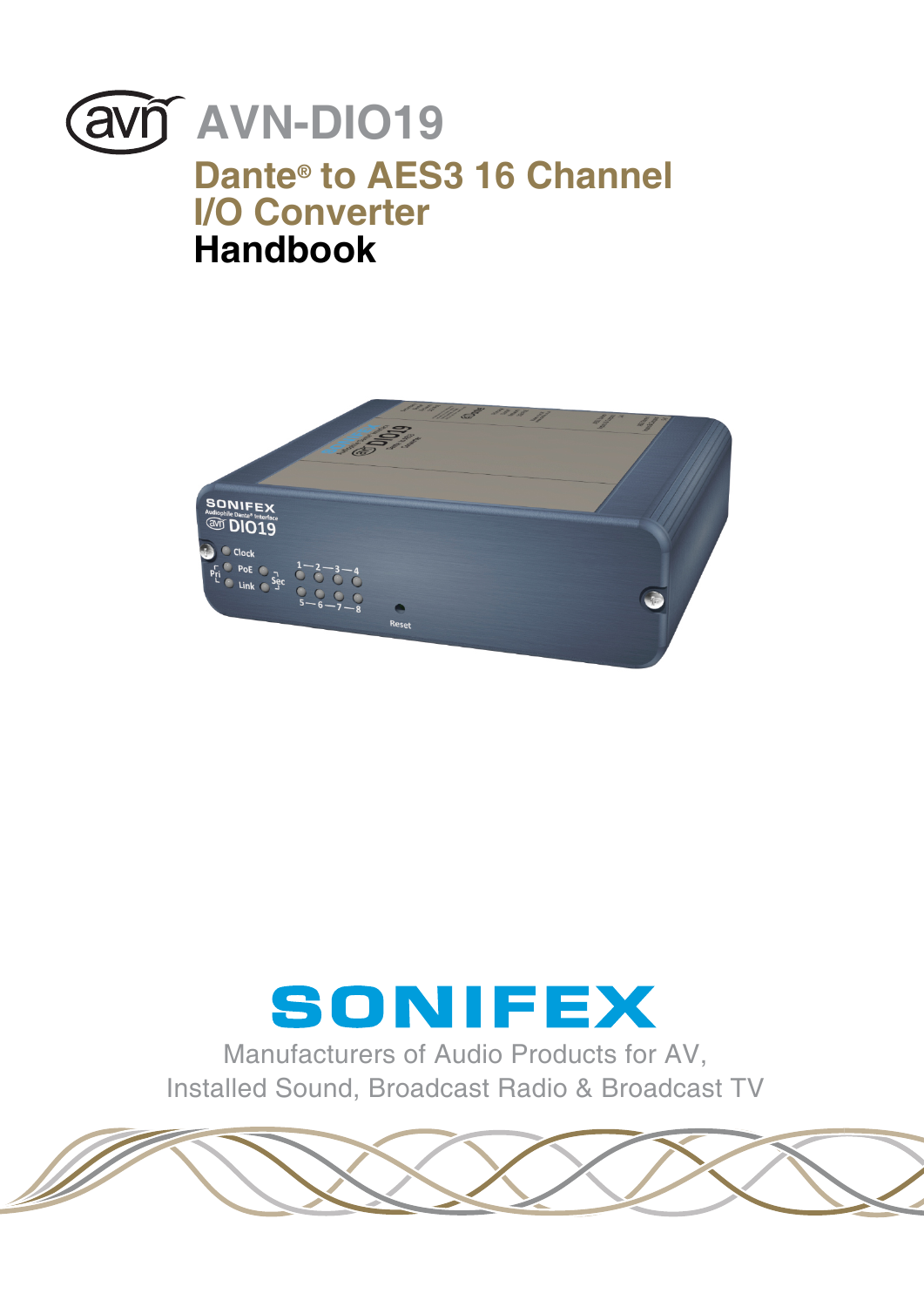# **Registration & Warranty**

#### **For the latest Sonifex handbook information please visit the Sonifex website at www.sonifex.co.uk**

This handbook is for use with the following products: AVN-DIO19 Dante® to AES3 16 Channel I/O Converter Artwork: AW11043 Stock Code: 30-395

© Sonifex Ltd, 2022 All Rights Reserved Revision 1.03, May 2022 Sonifex Ltd, 61, Station Road, Irthlingborough Northants, NN9 5OF, England. Tel: +44 (0)1933 650 700 Fax: +44 (0)1933 650 726 Email: sales@sonifex.co.uk Website: https://www.sonifex.co.uk

Information in this document is subject to change without notice and does not represent a commitment on the part of the vendor. Sonifex Ltd shall not be liable for any loss or damage whatsoever arising from the use of information or any error contained in this manual. No part of this manual may be reproduced or transmitted in any form or by any means, electronic or mechanical, including photocopying, recording, information storage and retrieval systems, for any<br>purpose other than the purchaser's personal use, without the express written permission of Sonifes<br>Ltd. Unless otherwise not part of a completely fictitious adaptation and are designed solely to document the use of Sonifex product.

Made in the UK by sonIFEX

# **Register Online for an Extended 2 Year Warranty**

| Product:   |  |  |
|------------|--|--|
|            |  |  |
| Serial No: |  |  |
|            |  |  |

# **www.sonifex.co.uk/register**

# **Product Warranty - 2 Year Extended**

As standard, Sonifex products are supplied with a 1 year back to base warranty. In order to register the date of purchase and so that we can keep you informed of any product design improvements or modifications, it is important to complete the warranty registration online. Additionally, if you register the product on the Sonifex website, you can increase your product warranty to 2 years. Go to the Sonifex website at: www.sonifex.co.uk/register to apply for your 2 year warranty.

# **Sonifex Warranty & Liability Terms & Conditions**

### **1. Definitions**

'the Company' means Sonifex Ltd and where relevant includes companies within the same group of companies as Sonifex Limited.

'the Goods' means the goods or any part thereof supplied by the Company and where relevant includes: work carried out by the Company on items supplied by the Purchaser; services supplied by the Company; and software supplied by the Company.

'the Purchaser' means the person or organisation who buys or has agreed to buy the Goods.

'the Price' means the Price of the Goods and any other charges incurred by the Company in the supply of the Goods.

'the Warranty Term' is the length of the product warranty which is usually 12 months from the date of despatch; except when the product has been registered at the Sonifex website when the Warranty Term is 24 months from the date of despatch.

'the Contract' means the quotation, these Conditions of Sale and any other document incorporated in a contract between the Company and the Purchaser.

This is the entire Contract between the parties relating to the subject matter hereof and may not be changed or terminated except in writing in accordance with the provisions of this Contract. A reference to the consent, acknowledgement, authority or agreement of the Company means in writing and only by a director of the Company.

# **2. Warranty**

- a. The Company agrees to repair or (at its discretion) replace Goods which are found to be defective (fair wear and tear excepted) and which are returned to the Company within the Warranty Term provided that each of the following are satisfied:
	- i. notification of any defect is given to the Company immediately upon its becoming apparent to the Purchaser;
	- ii. the Goods have only been operated under normal operating conditions and have only been subject to normal use (and in particular the Goods must have been correctly connected and must not have been subject to high voltage or to ionising radiation and must not have been used contrary to the Company's technical recommendations);
	- iii. the Goods are returned to the Company's premises at the Purchaser's expense;
	- iv. any Goods or parts of Goods replaced shall become the property of the Company;
	- v. no work whatsoever (other than normal and proper maintenance) has been carried out to the Goods or any part of the Goods without the Company's prior written consent;
	- vi. the defect has not arisen from a design made, furnished or specified by the Purchaser;
	- vii. the Goods have been assembled or incorporated into other goods only in accordance with any instructions issued by the Company;
	- viii. the defect has not arisen from a design modified by the Purchaser;
	- ix. the defect has not arisen from an item manufactured by a person other than the Company. In respect of any item manufactured by a person other than the Company, the Purchaser shall only be entitled to the benefit of any warranty or guarantee provided by such manufacturer to the Company.
- b. In respect of computer software supplied by the Company the Company does not warrant that the use of the software will be uninterrupted or error free.
- c. The Company accepts liability:
	- i. for death or personal injury to the extent that it results from the negligence of the Company, its employees (whilst in the course of their employment) or its agents (in the course of the agency);
	- ii. for any breach by the Company of any statutory undertaking as to title, quiet possession and freedom from encumbrance.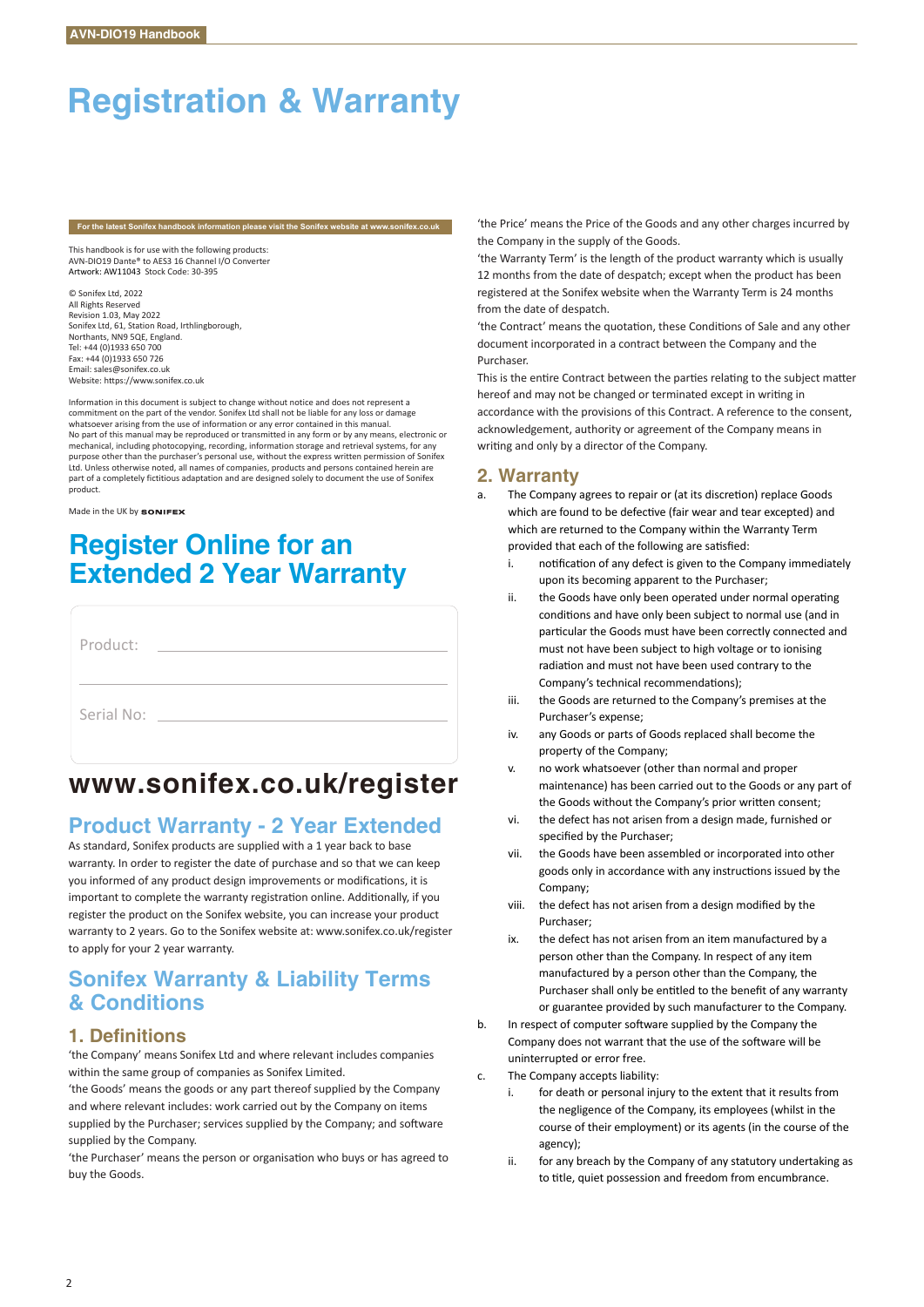- d. Subject to conditions (a) and (c) from the time of despatch of the Goods from the Company's premises the Purchaser shall be responsible for any defect in the Goods or loss, damage, nuisance or interference whatsoever consequen�al economic or otherwise or wastage of material resulting from or caused by or to the Goods. In particular the Company shall not be liable for any loss of profits or other economic losses. The Company accordingly excludes all liability for the same.
- e. At the request and expense of the Purchaser the Company will test the Goods to ascertain performance levels and provide a report of the results of that test. The report will be accurate at the time of the test, to the best of the belief and knowledge of the Company, and the Company accepts no liability in respect of its accuracy beyond that set out in Condition (a).
- f. Subject to Condition (e) no representation, condition, warranty or other term, express or implied (by statute or otherwise) is given by the Company that the Goods are of any par�cular quality or standard or will enable the Purchaser to attain any particular performance or result, or will be suitable for any particular purpose or use under specific conditions or will provide any particular capacity, notwithstanding that the requirement for such performance, result or capacity or that such particular purpose or conditions may have been known (or ought to have been known) to the Company, its employees or agents.
- g. i. To the extent that the Company is held legally liable to the Purchaser for any single breach of contract, tort, representation or other act or default, the Company's liability for the same shall not exceed the price of the Goods.
	- ii. The restriction of liability in Condition  $(g)(i)$  shall not apply to any liability accepted by the Seller in Condition (c).
- h. Where the Goods are sold under a consumer transaction (as defined by the Consumer Transactions (Restrictions on Statements) Order 1976) the statutory rights of the Purchaser are not affected by these Conditions of Sale.

# **Unpacking Your Product**

Each product is shipped in protective packaging and should be inspected for damage before use. If there is any transit damage take pictures of the product packaging and no�fy the carrier immediately with all the relevant details of the shipment. Packing materials should be kept for inspection and also for if the product needs to be returned.

The product is shipped with the following equipment so please check to ensure that you have all of the items below. If anything is missing, please contact the supplier of your equipment immediately.

| <b>Item</b>  | Quantity |
|--------------|----------|
| Product Unit |          |
| A4 Handbook  |          |

# **Repairs & Returns**

Please contact Sonifex or your supplier if you have any problems with your Sonifex product. Email technical.support@sonifex.co.uk for the repair/ upgrade/returns procedure, or for support & questions regarding the product operation.

# **Conformity**

The products in this manual comply with the essential requirements of the relevant European health, safety and environmental protection legislation.

The technical justification file for this product is available at Sonifex Ltd. The declaration of conformity can be found at: http://www.sonifex.co.uk/ declarations

# **WEEE Directive**

The Waste Electrical and Electronic Equipment (WEEE) Directive was agreed on 13 February 2003, along with the related Directive 2002/95/EC on Restrictions of the use of certain Hazardous Substances in electrical and electronic equipment (RoHS). The Waste Electrical and Electronic Equipment Directive (WEEE) aims to minimise the impacts of electrical and electronic equipment on the environment during their life times and when they become waste. All products manufactured by Sonifex Ltd have the WEEE directive label placed on the case. Sonifex Ltd will be happy to give you information about local organisations that can reprocess the product when it reaches its "end of use", or alternatively all products that have reached "end of use" can be returned to Sonifex and will be reprocessed correctly free of charge.

# **Atmosphere/Environment**

This apparatus should be installed in an area that is not subject to excessive temperature variation (<0°C, >50°C), moisture, dust or vibration. This apparatus shall not be exposed to dripping or splashing, and no objects filled with water, such as vases shall be placed on the apparatus.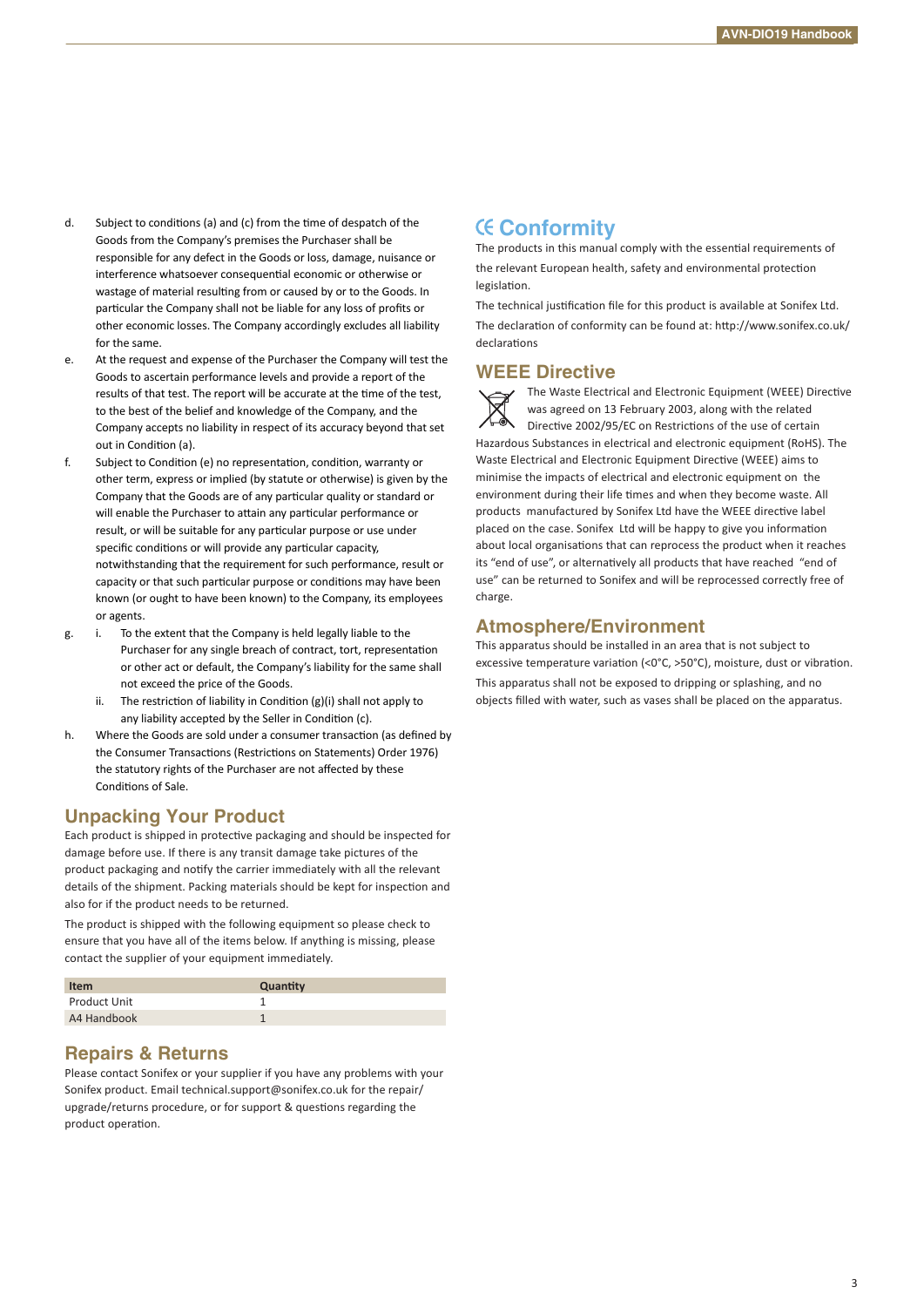# **AVN-DIO19 Dante® to AES3 16 Channel I/O Converter**



#### *Fig 1: AVN-DIO19 Front Panel Fig 2: AVN-DIO19 Rear Panel*

The AVN-DIO19 audio converter and interface converts up to eight digital stereo AES3 inputs and eight digital stereo AES3 outputs to and from the Dante Audio-over-IP networking standard. Each input can accept sample rates from 32kHz to 192kHz, which will be sample rate converted to the Dante system sample rate. All outputs follow the Dante system sample rate.

It's powered using Power over Ethernet (PoE), using Neutrik EtherCON® connectors, with primary and secondary ports for power and data redundancy. The AVN-DIO19 uses the latest Audinate Dante® chipsets so is AES67 and Dante Domain Manager® compliant.

There are front panel LEDs to indicate network clock status, AoIP Primary and AoIP Secondary link status, PoE Primary power and PoE Secondary power active. In addition to these there are 8 AES3 input lock status LEDs.

A web interface is available for firmware updates, status information, network and device settings.

The AVN-DIO19 is supplied with a belt-clip, shoulder strap hooks (but not the strap) and an under desk mounting plate. Up to 3 of the AVN-DIO19 units can be rackmount in the 1U AVN-DIORK.

- 8 x balanced digital stereo AES3 inputs and outputs on 2 x 25-way Dtypes.
- Sample rate conversion of physical inputs to Dante system sample rate.
- Physical output sample rate matches Dante system sample rate.
- Dual redundant Primary and Secondary Dante network ports using Neutrik EtherCON® Ethernet connectors.
- Powered via PoE (Power over Ethernet) with PoE dual redundancy.
- Fully Dante compliant device.
- AES67 compatible.
- Dante Domain Manager compliant.
- Web interface for configuration.
- Clock, PoE, Network link and AES3 input lock LEDs.
- All available Dante sample rates supported.
- Supplied with belt-clip, shoulder strap hooks (but not the strap) and under desk mounting plate.
- 3 x units rackmount in the AVN-DIORK

# **Dante® Controller**

Dante Controller is an application provided by Audinate and can be downloaded from their website: https://www.audinate.com/

Use Dante Controller as you normally would to setup the audio routes on the unit. For troubleshooting information please see the official Dante®  $F\Delta\Omega$ s at:

https://www.audinate.com/resources/faqs

And Dante® Controller User Guide at:

https://dev.audinate.com/GA/dante-controller/userguide/pdf/latest/



| Dante Controller - Network View                                                                                                                                                                                                                                                                                                                                                                                                                                                              |                          |                             |                              |                                 |                              |                              |                                                                           |                                                                    |                                      |                                      |                                      |                                   |                                 |                                      |                                      |                              |  |
|----------------------------------------------------------------------------------------------------------------------------------------------------------------------------------------------------------------------------------------------------------------------------------------------------------------------------------------------------------------------------------------------------------------------------------------------------------------------------------------------|--------------------------|-----------------------------|------------------------------|---------------------------------|------------------------------|------------------------------|---------------------------------------------------------------------------|--------------------------------------------------------------------|--------------------------------------|--------------------------------------|--------------------------------------|-----------------------------------|---------------------------------|--------------------------------------|--------------------------------------|------------------------------|--|
| File Device View Help                                                                                                                                                                                                                                                                                                                                                                                                                                                                        |                          |                             |                              |                                 |                              |                              |                                                                           |                                                                    |                                      |                                      |                                      |                                   |                                 |                                      |                                      |                              |  |
| i<br>$\bullet$ $\bullet$                                                                                                                                                                                                                                                                                                                                                                                                                                                                     |                          |                             |                              |                                 |                              |                              |                                                                           |                                                                    |                                      |                                      |                                      |                                   |                                 |                                      |                                      |                              |  |
| Routing Device Info Clock Status Network Status Events                                                                                                                                                                                                                                                                                                                                                                                                                                       |                          |                             |                              |                                 |                              |                              |                                                                           |                                                                    |                                      |                                      |                                      |                                   |                                 |                                      |                                      |                              |  |
| <b><i></i></b> □ Dante®<br><b>Filter Transmitters</b><br>Dante Transmitters<br><b>Filter Receivers</b><br>$\overline{+}$<br>$\left +\right -\right $ Dante Receivers                                                                                                                                                                                                                                                                                                                         | Т<br>AVNDIO10-000b2e     | De-embedder Group 1 Channel | Channel<br>De-embedder Group | Channel<br>Group<br>De-embedder | Channel<br>De-embedder Group | Channel<br>De-embedder Group | Channel<br>$\mathbf{\tilde{c}}$<br>De-embedder Group<br>De-embedder Group | Channel<br>Channel<br>$\overline{\mathbf{c}}$<br>De-embedder Group | Channel<br>m<br>Group<br>De-embedder | Channel<br>m<br>Group<br>De-embedder | Channel<br>m<br>Group<br>De-embedder | Channel<br>m<br>De-embedder Group | Channel<br>Group<br>De-embedder | Ñ<br>Channel<br>Group<br>De-embedder | S<br>Channel<br>Group<br>De-embedder | Channel<br>Group<br>embedder |  |
| AVNDIO10-000b2e                                                                                                                                                                                                                                                                                                                                                                                                                                                                              | $\overline{\phantom{0}}$ |                             |                              |                                 |                              |                              |                                                                           |                                                                    |                                      |                                      |                                      |                                   |                                 |                                      |                                      |                              |  |
| Embedder Group 1 Channel 1<br>Embedder Group 1 Channel 2<br>Embedder Group 1 Channel 3<br>Embedder Group 1 Channel 4<br>Embedder Group 2 Channel 1<br>Embedder Group 2 Channel 2<br>Embedder Group 2 Channel 3<br>Embedder Group 2 Channel 4<br>Embedder Group 3 Channel 1<br>Embedder Group 3 Channel 2<br>Embedder Group 3 Channel 3<br>Embedder Group 3 Channel 4<br>Embedder Group 4 Channel 1<br>Embedder Group 4 Channel 2<br>Embedder Group 4 Channel 3<br>Embedder Group 4 Channel 4 |                          |                             |                              |                                 |                              |                              |                                                                           |                                                                    |                                      |                                      |                                      |                                   |                                 |                                      |                                      |                              |  |

# **Embedded Web Server**

The AVN-DIO19 has an embedded web server which provides easy access to device information, network settings and allows for firmware updates when new releases are available.

The device has two Ethernet ports on the back panel. One is the 'Primary' Ethernet port and the other is the 'Secondary' Ethernet port. When set to switched mode in Dante Controller, either of these ports can be connected to a network and a computer on the same network which can then access the embedded web server. When set to redundant mode, only the primary Ethernet port will allow access to the web server.

By default, the embedded web server is set to static address mode and the IP address is 192.168.0.100 with a subnet mask of 255.255.255.0. If the network address mode for the port to be used has been set to 'Dynamic', the unit will attempt to acquire an IP address from a DHCP server. If no DHCP server is found an automatically generated IP address will be used.

The active IP address for the network port can be found using a service discovery tool such as the 'Discovery Application' which can be found on the Sonifex website (http://sonifex.co.uk/technical/software/ index.shtml#sfxsrvdisc).

## **Information**

The Information tab shows the current status of the unit as well as the software versions of the various modules running on the unit. When contacting Sonifex technical support, it is important to provide the information shown on this page. The lower half of the page shows the configuration of the network ports; the 'Control Port Information' shows the network address configuration of the embedded web server which can be accessed on both the 'Primary' and 'Secondary' Ethernet connections.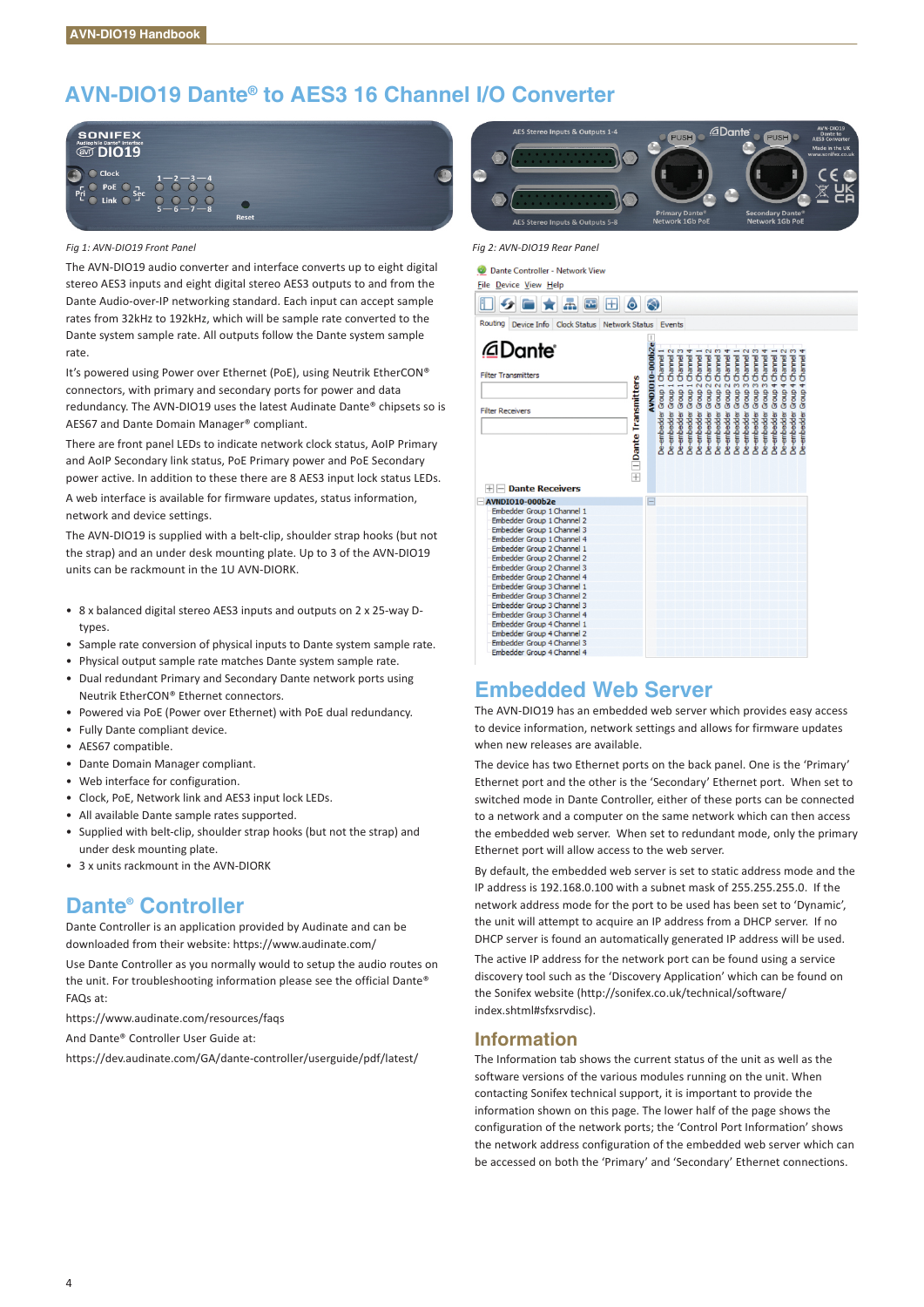The 'Primary Dante Port Information' and the 'Secondary Dante Port Information' shows the configuration information of each port to the Dante audio network. The network settings of these two ports can be controlled via the Dante controller application or via the 'network' configuration web page. If the Dante redundancy setting for the unit is set to "Switched" via Dante controller then only the Control Port and Primary Dante Port Information are shown here.

| <b>ONIFEX</b><br>S | $\circledcirc$<br>AWARDTED                 | Configuration<br>Information<br>System |                | AUGUST (Senior to 300000533) Embrodoccilic crabcoder |
|--------------------|--------------------------------------------|----------------------------------------|----------------|------------------------------------------------------|
|                    |                                            | <b>Sidered</b>                         |                |                                                      |
|                    | Device Name & Security                     |                                        | $\overline{ }$ |                                                      |
|                    | <b>Friendly Name:</b>                      | AVM CODIL-B                            |                |                                                      |
|                    | New Password:                              | --------                               |                |                                                      |
|                    | <b>Retype Password:</b>                    |                                        |                |                                                      |
|                    | <b>HTTP Part</b>                           | ь                                      |                |                                                      |
|                    | <b>Control Port Settings</b>               |                                        |                |                                                      |
|                    | <b>Address Mode:</b>                       | <b>C</b> Dynamic                       | <b>O</b> State |                                                      |
|                    | <b>Static IP Address:</b>                  | 192,166,0,100                          |                |                                                      |
|                    | <b>Static Subnet Mank:</b>                 | <b>BARKASSA</b>                        |                |                                                      |
|                    | <b>Static Galeway</b>                      | <b>BAAR</b>                            |                |                                                      |
|                    |                                            |                                        |                |                                                      |
|                    | <b>Primary Dante Network Port Settings</b> |                                        |                |                                                      |
|                    | <b>Address Mode:</b>                       | <b>C</b> Dwarrio                       | <b>O</b> State |                                                      |
|                    | Static IP Address:                         | 192,168,0,189                          |                |                                                      |
|                    | <b>Static Subnet Mask:</b>                 | <b>BARASSINA</b>                       |                |                                                      |
|                    | Static Cateway:                            | <b>BAAD</b>                            |                |                                                      |
|                    | Secondary Danie Network Port Settings      |                                        |                |                                                      |
|                    | Address Mode:                              | <b>O</b> Dynamic                       | <b>O</b> State |                                                      |
|                    |                                            |                                        |                |                                                      |

#### **Status**

The status page shows the lock status of each AES input.

#### **Configuration**

The Configuration tab has the Network page which shows the current configuration of the control port which is used to access the devices web server. The friendly name and security options can also be set here.

#### **Friendly Name**

The friendly name identifies the unit on the network. It is a good idea to assign a user name or location as this is easily recognised by other users. The default friendly name is made from the device ID and the 7-digit product serial number i.e. AVN-DIO19-1234567. The friendly name can only contain letters, numbers and hyphens although it cannot start or end with a hyphen.

#### **Password**

In order to prevent other users connected to the same network from modifying the configuration of the device it is possible to protect your device with a password. The password may be between 4 and 8 characters long and may only contain numbers and letters.

#### Removing Password Protection

Password protection can be removed from a device by clearing both the 'Password' and 'Retype Password' fields and clicking submit.

#### **HTTP Port**

The HTTP port number can be set to any integer from '1024' up to and including '65535', or to '80' the default value. The value entered determines which port the web server on the device will use. When the port number is modified the unit will be restarted automatically. To view the web pages of a device with a modified port number, the port number must be specified in the address bar of the web browser after the IP address and separated by a colon. For example, if the HTTP port of a unit is set to '1024' and the IP address of the unit is '192.168.0.100' then 'http://192.168.0.100:1024' would need to be entered into the address bar of the web browser. When the port is set to its default value of '80' a port number doesn't need to be specified when accessing the web server. The web server on the unit is advertised as an Avahi / Bonjour service so tools like Sonifex Service Discovery or avahi-browse will be able to discover the address and port number being used by the unit's web server.

#### **Address Mode**

The address mode determines how the port obtains its IP address. When set to dynamic, the unit will attempt to acquire an IP address automatically from either a DHCP server or via auto configuration if no DHCP server is found. The actual IP address is shown on the device information page. When static mode is used, the IP address & subnet mask values entered will be assigned to the port.

#### **Static IP Address**

This is the IP address that will be assigned to the port when static address mode is selected. It is important to ensure that this IP address is not currently in use on the network. This value is not used when the address mode is dynamic.

#### **Static Subnet Mask**

This is the subnet mask that will be used for the port when static address mode is selected. This value is not used when the address mode is dynamic.

#### **Static Gateway**

The router IP address used for the port when static address mode is selected.

#### **Note**

If the device is in switched mode the secondary Dante network port settings are not displayed. If any of the network configuration options are changed, the unit automatically restarts to implement the new settings. If the address mode of the control port is changed, a new connection is made once the unit has restarted and the IP address assigned via DHCP is known. Otherwise, the new page will be reloaded automatically once the restart of the unit is complete.

#### **Device**

The device page of the configuration tab currently provides the following option.

## When this option is checked, the status LEDs are lit red when not green.

**Enable Red LEDs**

### **System**

The System tab is used for the following;

- Updating the unit.
- Rebooting and resetting the unit.

#### **Update Firmware**

In this section the current firmware version on the connected unit is shown. New versions of firmware will be released as new features are added, and when any bug fixes are completed, click on the software downloads link to visit the firmware downloads webpage of the Sonifex website. If an update is available for your unit you can download it as a zipped archive file, you will need to extract the 'DWN' file from the archive, this can be done in Windows by right-clicking the archive and selecting extract all.

#### **Reboot or Factory Reset**

The unit can be rebooted using the reboot button, a quick reboot can often fix any issues with the unit, after rebooting the webpage should automatically be reloaded. The factory reset button restores the unit to factory settings, restoring the factory settings will also cause the unit to reboot.

#### **Bootstrap Mode**

In the unlikely event that power is lost during a firmware upgrade then the unit may enter bootstrap mode. This is a limited firmware set that allows firmware upgrades to take place to return the unit to a normal working state. This is indicated by both primary and secondary PoE and Link LEDs flashing in unison. Firmware updates are performed using a TFTP client running on a host PC.

#### **Forcing Bootstrap Mode**

If you need to force the unit into bootstrap mode, this is done by pressing and holding the reset button down for more than 5 seconds. After 5 seconds the front panel LEDs will start to flash slowly, this indicates that the unit will be forced into bootstrap mode with a static IP address of 192.168.0.100. If the reset button is held for more than 10 seconds, the LEDs will flash faster which indicates that the unit will be forced into bootstrap mode with dynamic mode addressing set. The unit will now attempt to get an address from a DHCP server or fall back to a link-local IP address using Auto-IP. If the reset button is held for more than 15 seconds, the LEDs will flash even faster and the unit will now perform a factory reset and clear all of the current configuration settings.

#### **Upgrading Firmware in Bootstrap Mode**

Once the device has been put into bootstrap mode, a TFTP client can be used to transfer firmware to it. The IP address of the device must be known - the Sonifex Service Discovery Application can be used to find the IP